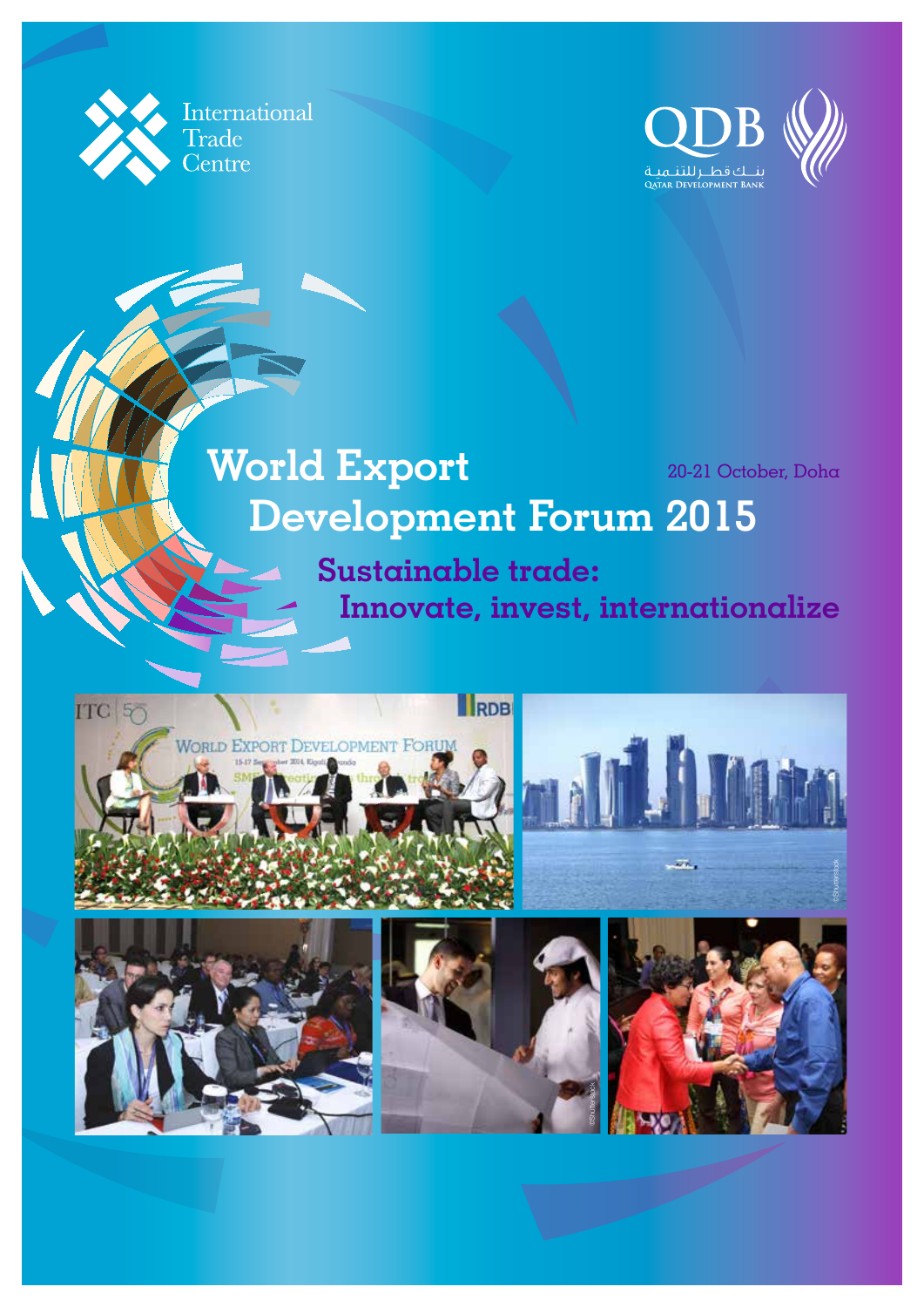

# WEDF – Talking business and doing business

The World Export Development Forum (WEDF) is a unique global platform to support trade-led development through high-level plenaries, workshops and facilitated business-tobusiness meetings.

As the flagship event of the International Trade Centre, WEDF gathers over 500 senior policymakers, business leaders, heads of national trade support institutions, and international agency officials to address trade competitiveness topics and to establish new partnerships.

This 15<sup>th</sup> edition of WEDF will be hosted by the Ministry of Finance of the State of Qatar, through the Qatar Development Bank (QDB).

Opening up new trade and investment opportunities to encourage sustainable growth will be at the heart of this year's WEDF in Doha.

ITC is the only United Nations organization with an exclusive focus on assisting small and medium-sized enterprises (SMEs) to internationalize. QDB's mission is to drive private-sector participation and growth through innovative tools for SMEs in Qatar.

## WHY ATTEND WEDF 2015?

WEDF 2015 is designed for policymakers and business executives who are charged with driving innovation and internationalization.

High-level panel discussions and practical workshops will focus on this year's theme, Sustainable trade: Innovate, invest, internationalize. In parallel, facilitated business-to-business meetings will allow participants to explore new business opportunities, taking advantage of the Gulf countries' unique position at the crossroads where East meets West.

Among the questions WEDF 2015 will answer:

- What will the new Sustainable Development Goals mean for business?
- How can services play an even bigger role in lifting people out of poverty?
- **What future for regional integration in** an era of mega-trade deals?
- What would a common halal standard mean for exports?

# WEDF THEMES OVER 15 YEARS

- **2014** SMEs: Creating jobs through trade
- **2012** Linking growth markets: New dynamics in global trade
- **2011** Private sector engagement with LDCs for tourismled growth and inclusive sustainable development
- **2010** Adapting to post-crisis world trade patterns, and lessons for export development
- **2008** Consumer Conscience: How Environment and Ethics are Influencing Exports
- **2007** Bringing Down the Barriers Charting a Dynamic Export Development Agenda
- **2006** Export Development and Poverty Reduction: Linkages and Implications for Export Strategy-Makers
- **2005** Export of Services: Hype or High Potential? Implications for Strategy-Makers
- **2004** Competitiveness through Public-Private Partnership: Successes and Lessons Learned
- **2003** Business for Development: Implications for Strategy-Makers
- **2002** Managing Competitive Advantage: The Values of National Strategy
- **2001** Is Your Trade Support Network Working?
- **2000** Export Development and the Digital Economy
- **1999** Redefining Trade Promotion The Need for a Strategic Response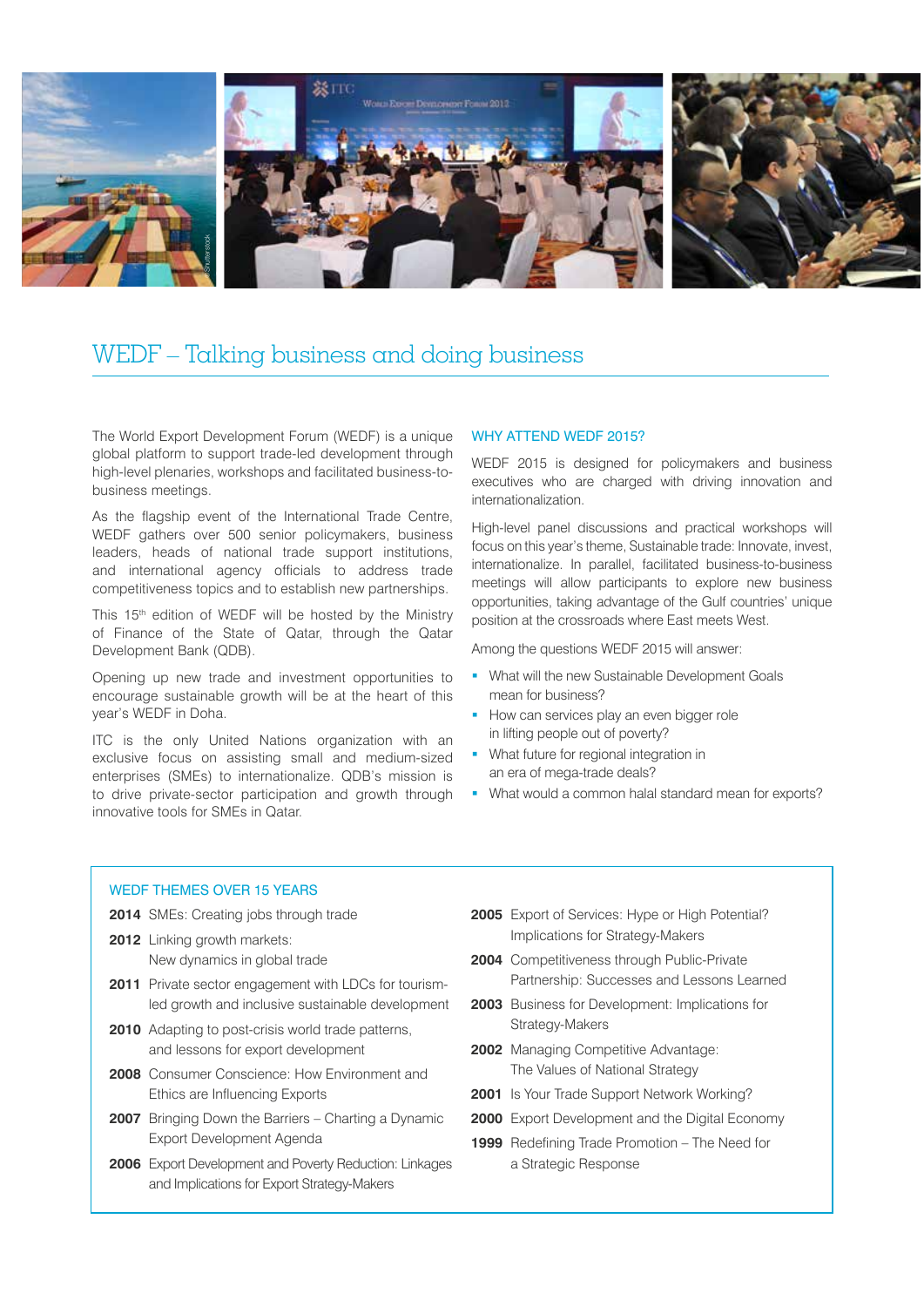

# WEDF 2015 – Sustainable trade: Innovate, invest, internationalize

*20-21 October 2015, Doha, Qatar*

## **Tuesday, 20 October 2015**

#### Unlocking the potential of the post-2015 development agenda Plenary 1

The United Nations' post-2015 sustainable development goals will be announced one month before WEDF. What is the role of trade in achieving these goals? How can the goals be operationalized? A thriving SME sector will be essential for unlocking the potential of the post-2015 development agenda.

#### SME competitiveness: Why it matters Plenary 2

This plenary marks the launch of the new ITC flagship publication *SME Competitiveness Outlook*. It will explore how SME competitiveness contributes to growth, how the strengthening of SMEs contributes to spreading wealth within countries, and how SMEs can become strategic partners in driving a sustainable development agenda.

#### Innovation and entrepreneurship: Trends that shape the trade landscape Ideas lab I

Technological innovations and an interconnected world have reshaped the entrepreneurial landscape. What opportunities and challenges arise from new and disruptive business models, driven by technology, heightened awareness of sustainability and individual empowerment?

#### Innovative funding to internationalize SMEs Ideas lab II

Access to finance is a major obstacle to growth for SMEs in developing countries. This session highlights innovative initiatives to enhance access to finance for SMEs.

#### **Wednesday, 21 October 2015**

# Driving diversification through trade and investment Plenary 3

Foreign direct investment (FDI) is a key driver of economic growth, international trade and sustainable development. This session will explore the role of FDI in enabling developing-country businesses to integrate into value chains through access to new international markets, supply and distribution networks and upgraded technology.

# Trade in services: Tapping the potential of tourism Ideas lab III

This session will explore business models and development implications for a number of growing segments in tourism such as educational tourism, business tourism, heritage and culture, medical tourism and film tourism.

#### Regional integration: From rhetoric to action Ideas lab IV

Intra-Arab trade is currently at 5% (excluding oil products). This session explores how regional integration can move from theory to practice, using information on trade obstacles available through ITC surveys of businesses in the region, carried out under the Aid for Trade Initiative for Arab States.

## Halal standards: Challenges and opportunities Plenary 4

This session will explore standards and product certification to access new markets, with a focus on the halal market.

# B2B Meetings

Facilitated business-to-business meetings for specific business sectors will take place over the two days. Business networking between registered participants is also possible at any time, in parallel to the event programme.